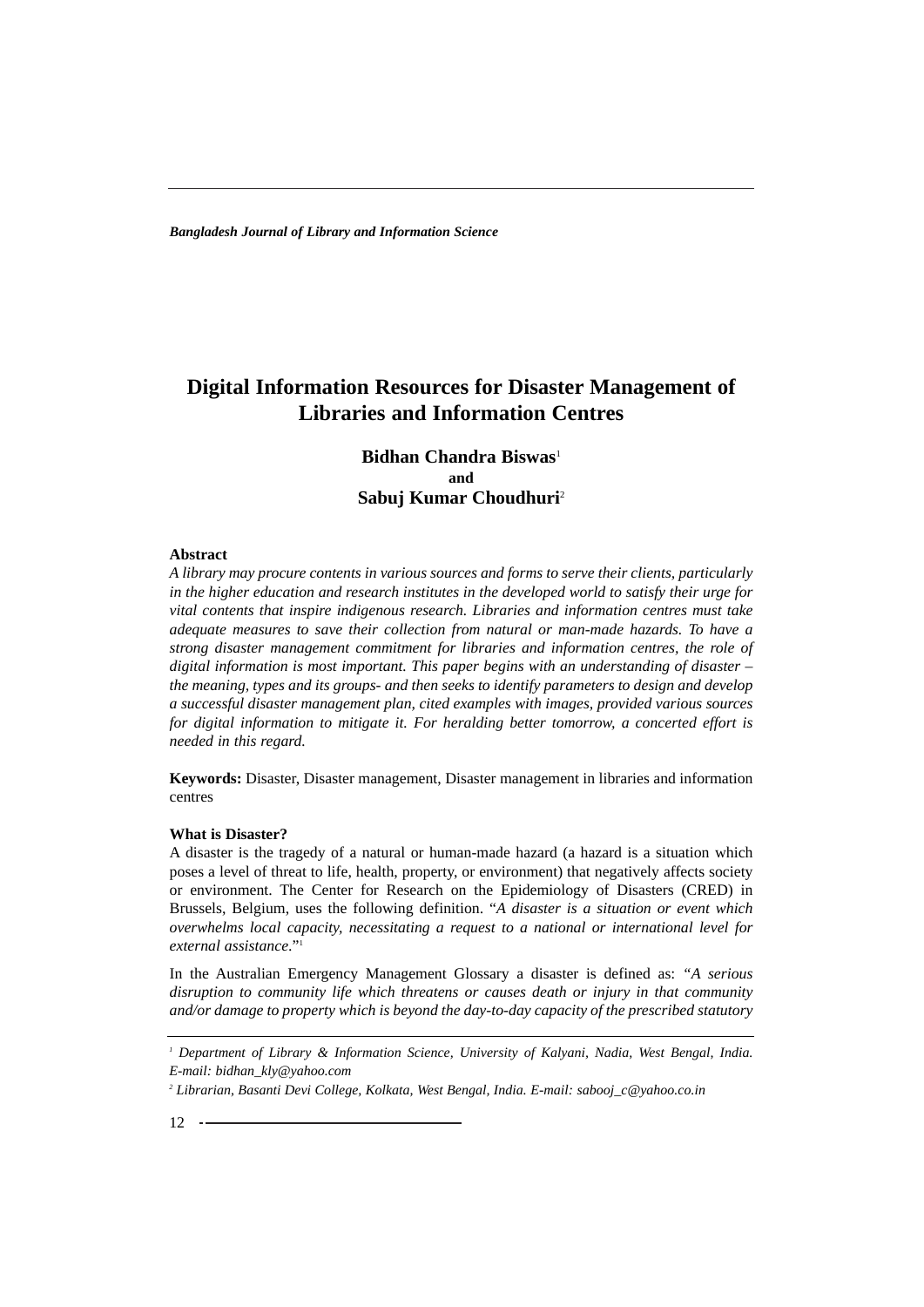*authorities and which requires special mobilisation and organisation of resources other than those normally available to those authorities".*<sup>2</sup>

Generally, disaster has the following effects in the concerned areas:

- 1. It completely disrupts the normal day to day life
- 2. It negatively influences the emergency systems
- 3. Normal needs and processes like food, shelter, health, etc. are affected and deteriorate depending on the intensity and severity of the disaster.

Thus, a disaster may have the following main features:-

- $\blacklozenge$  Unpredictability
- Unfamiliarity
- Speed
- Urgency
- Uncertainty
- ◆ Threat

Thus, in simple terms we can define disaster as a hazard causing heavy loss to life, property and livelihood. e.g. a cyclone killing 10,000 lives and a crop loss of one crore can be termed as disaster. In contemporary academia, disasters are seen as the consequence of inappropriately managed risk. These risks are the product of hazards and vulnerability. Hazards that strike in areas with low vulnerability are not considered a disaster, as is the case in uninhabited regions.

# **Objectives of the Study**

The disaster and the protection, preservation of the human civilization in the library is itself a great challenge. To address the problem, the role of information through various digital sources is the key point for the present study. A well informed and well designed disaster management plan can save the library from these catastrophic events.

#### **Types of Disaster**

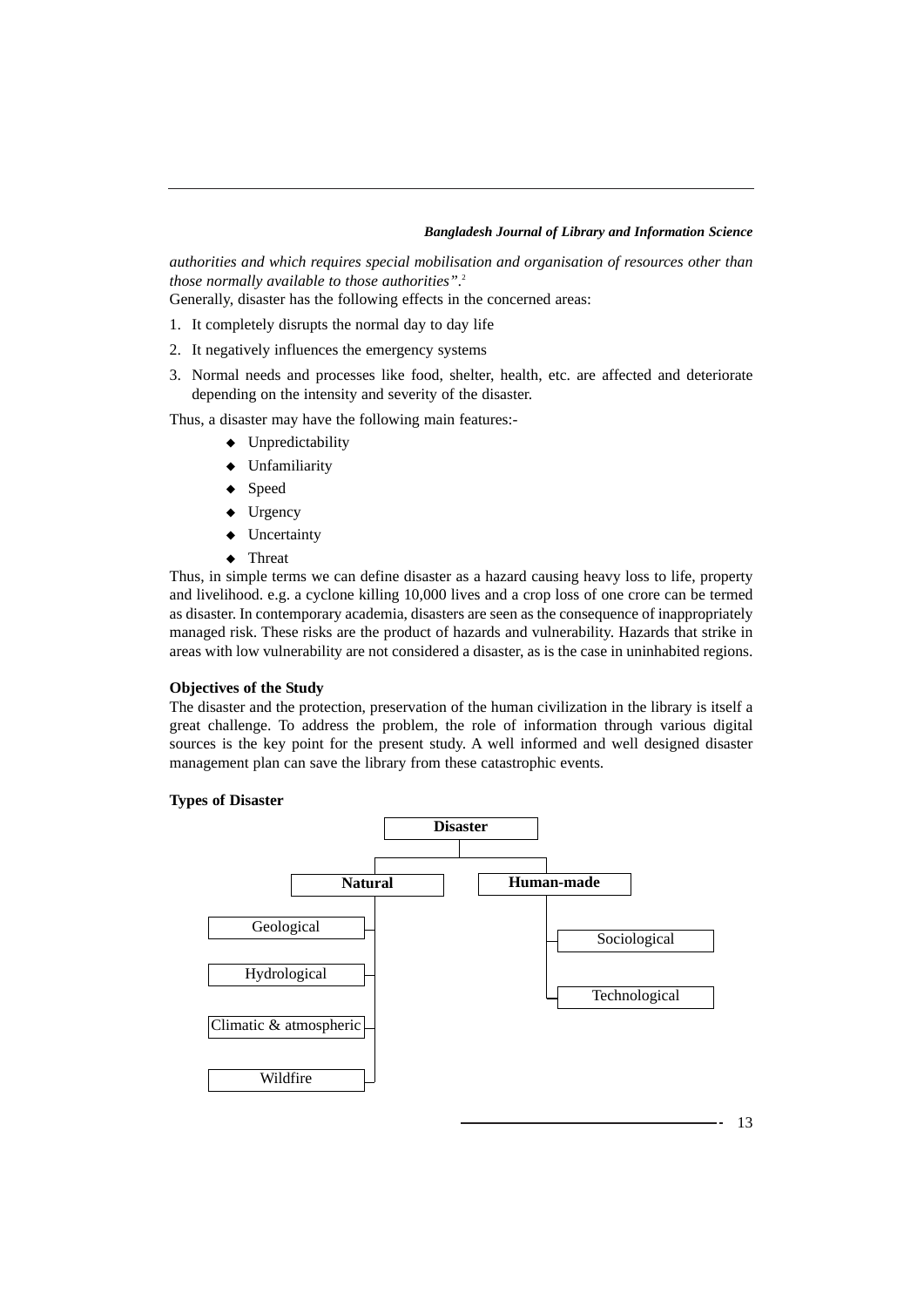# **Natural Disaster**

A natural disaster is a consequence when a natural hazard (e.g., volcanic eruption or earthquake) affects humans. Human vulnerability, caused by the lack of appropriate emergency management, leads to financial, environmental, or human impact.

### **Human-made Disaster**

Disasters caused by human action, negligence, error, or involving the failure of a system are called man-made disasters. Man-made disasters are in turn categorized as technological or sociological. Technological disasters are the results of failure of technology, such as engineering failures, transport disasters, or environmental disasters. Sociological disasters have a strong human motive, such as criminal acts, stampedes, riots and war.

#### **Disaster and India**

India has been traditionally vulnerable to natural disasters on account of its unique geoclimatic conditions. Floods, droughts, cyclones, earthquakes and landslides have been recurrent phenomena. About 60% of the landmass is prone to earthquakes of various intensities; over 40 million hectares is prone to floods; about 8% of the total area is prone to cyclones and 68% of the area is susceptible to drought. The loss in terms of private, community and public assets has been astronomical.



Fig.1 Major Disasters in India in the last 20 Years (1980-2009)

14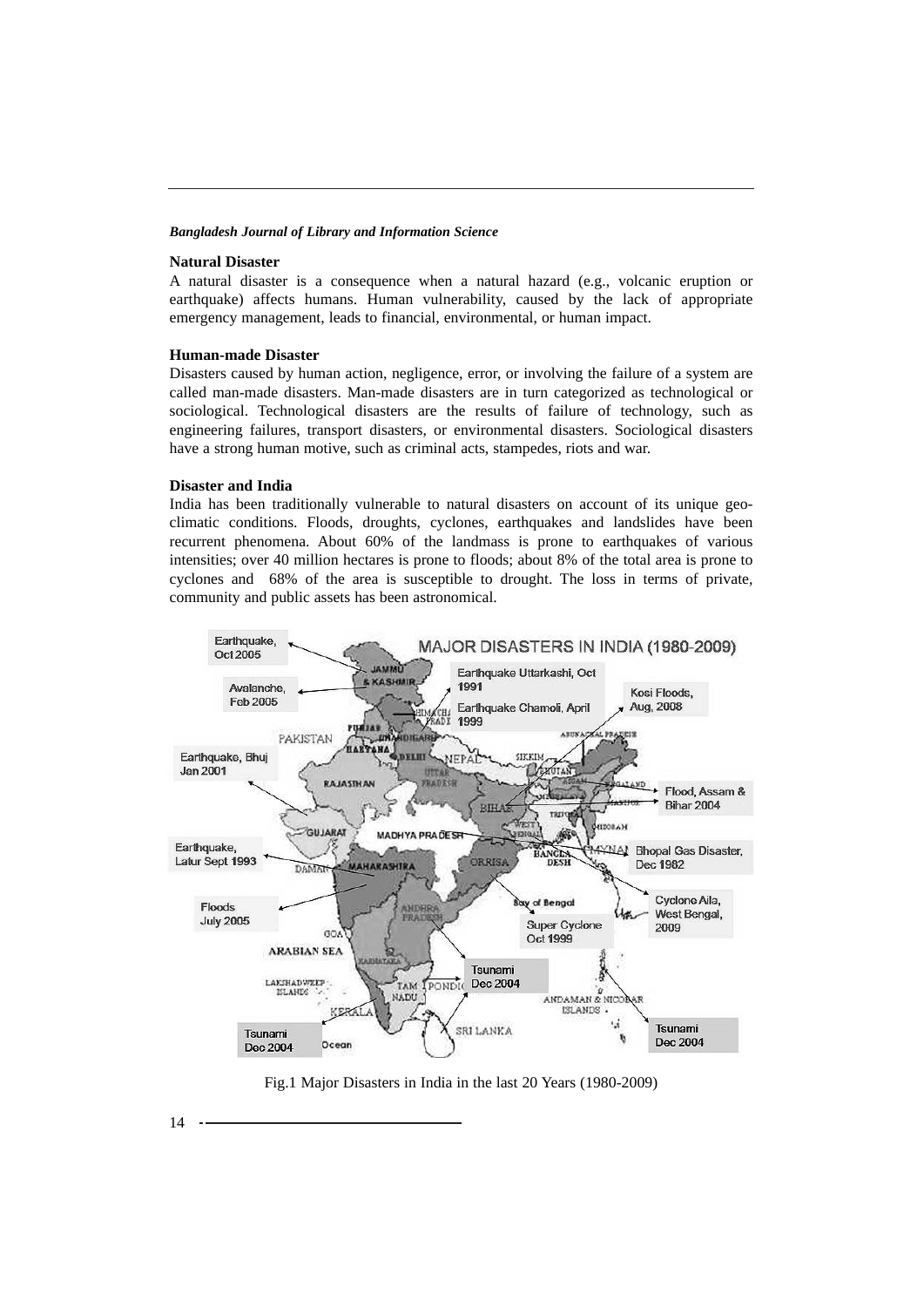## **Human-made Disaster and the Library**

One million books, 10 million documents, and 14,000 archaeological artifacts have been lost in the U.S.-led invasion and subsequent occupation of Iraq – the biggest cultural disaster since the descendants of Genghis Khan destroyed Baghdad in 1258.<sup>3</sup>

The International Committee of the Blue Shield declared on March 7, 2003, that "access to authentic cultural heritage is a basic human right" and that "Iraq is universally recognized to be especially rich in cultural heritage ... the loss of parts of that heritage would certainly represent a loss to all the peoples of the world." It called upon all nations with the ability to do so to draw up detailed plans to protect Iraqi cultural infrastructure and to assess and repair any damage done to it. Under the auspices of the Middle East Library Association, Jeff Spurr of Harvard University's Fine Arts Library has authored the most recent report on the condition of Iraqi academic libraries since the American invasion. Spurr reports that the "entire collection of 175,00 books sand manuscripts at the library of the University of Baghdad's College of Arts was reduced to ashes."

## **Natural Disaster and the Library**

Earthquake, flood, cyclones, tornadoes, hurricanes and other natural disasters do cause immense and irreparable damage to the libraries. A public library run by Mukti (An NGO) in Nagendrapur in South 24 Parganas (near the Sunderbans) that serves the remote villages has been fully damaged in recent Aila.

### **Disaster Management Plan for Libraries or Information Centre**

#### **Identifying Risks**

A prudent first step is to list geographic and climatic hazards and other risks that could jeopardize the building and collections. These might include the institution's susceptibility to natural as well as human made disaster.

# $\overline{\textbf{v}}$ **Decreasing Risks**

The disaster planner should devise a program with concrete goals, identifiable resources, and a schedule of activities for eliminating as many risks as possible.

#### **A Cooperative Plan**

Disaster planning should not take place in a vacuum. To work effectively, it must be integrated into the routine operating procedures of the institution. $\overline{\textbf{v}}$ 

# **Identifying Resources**

Identify sources of assistance in a disaster. Determine the supplies you will need for disaster response and salvage efforts for your specific collections.

#### **Setting Priorities**

The first priority in any disaster is human safety. Saving collections is never worth endangering the lives of staff or patrons.

15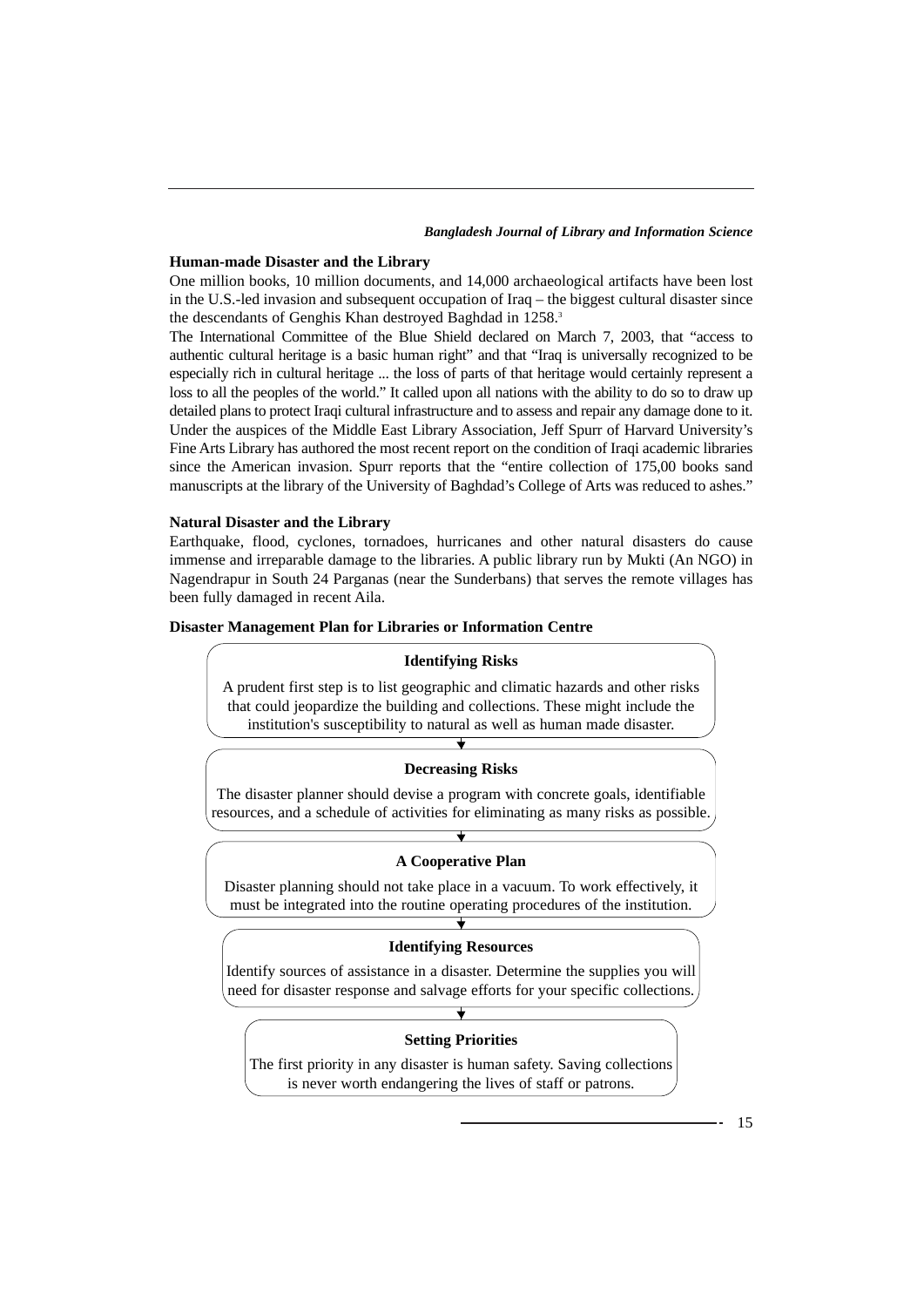# **Key Digital Information Sources**

These Key information sources that address and respond to natural disasters provide links to valuable situation reports, media alerts and interactive mapping systems giving up to date information. It lists organizations and databases specializing in the complex events of a natural disaster.

#### **Important Databases & Information Systems**

#### **Sahana**

http://www.sahana.lk/

Sahana is an integrated set of web-based disaster management applications that provide solutions to large-scale humanitarian problems in the aftermath of a disaster. It is open-access and freely downloadable from this site.

The main applications built into Sahana and problems they address so far are as follows:

- missing person registry
- organisation registry
- request management system
- camp registry
- volunteer management
- inventory management
- situation awareness





 $16 -$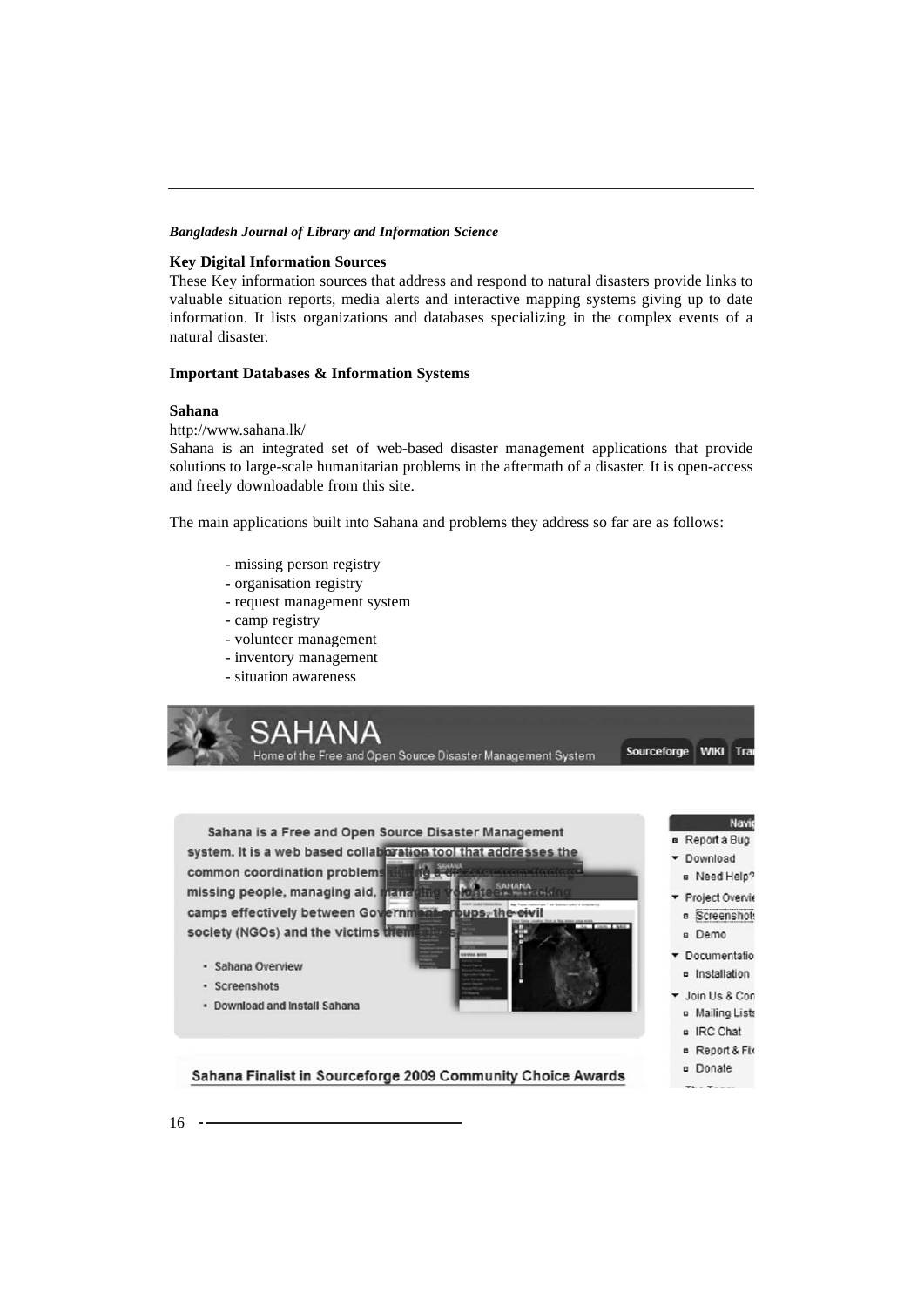# **Relief Web**

http://www.reliefweb.int

| <b>Relief Web</b>                                                                                       | log in   My ReliefWeb   Chelp   Cont<br>Search |                                     |                                    |
|---------------------------------------------------------------------------------------------------------|------------------------------------------------|-------------------------------------|------------------------------------|
|                                                                                                         |                                                | <b>●</b> this section ● entire site | Advanced Search                    |
| <b>LATEST UPDATES</b><br>HOME<br><b>COUNTRIES &amp; EMERGENCIES</b>                                     | <b>APPEALS &amp; FUNDING</b>                   | <b>POLICY &amp; ISSUES</b>          | <b>PROFESSIONAL RESOURCES</b><br>H |
| DIRECTORY OF INFORMATION PROVIDERS<br><b>Show Organization</b><br>FILTER BY:                            |                                                |                                     |                                    |
|                                                                                                         |                                                |                                     | Library-related website            |
| Fiter by Country: All                                                                                   | $\checkmark$                                   |                                     | Map-related websites               |
| All<br>Filter by Type:                                                                                  | $\checkmark$                                   |                                     | Training-related websit            |
| For more options, see Advanced Search»                                                                  |                                                |                                     | Job-related websites<br>GO.        |
| View by Alpha:                                                                                          |                                                |                                     |                                    |
| $A   B   C   D   E   F   G   H   I   J   K   L   M   N   O   P   Q   R   S   T   U   V   W   X   Y   Z$ |                                                |                                     |                                    |

# **International Recovery Platform**

http://irp.onlinesolutionsltd.net

|                                                                                                                                                                                 |                  |                                                                                                              | Home                                                                                                                                                                             | <b>Login or Register</b> | <b>Contact Us</b>                                                                                                                         | <b>RSS Feeds</b>                                                                         |
|---------------------------------------------------------------------------------------------------------------------------------------------------------------------------------|------------------|--------------------------------------------------------------------------------------------------------------|----------------------------------------------------------------------------------------------------------------------------------------------------------------------------------|--------------------------|-------------------------------------------------------------------------------------------------------------------------------------------|------------------------------------------------------------------------------------------|
|                                                                                                                                                                                 |                  | <b>International Recovery Platform</b>                                                                       |                                                                                                                                                                                  |                          |                                                                                                                                           |                                                                                          |
| About IRP                                                                                                                                                                       |                  | <b>Countries and Disasters</b>                                                                               | Themes in Recovery                                                                                                                                                               |                          | <b>Resources</b>                                                                                                                          |                                                                                          |
| About IRP<br>The International Recovery<br>Platform (IRP) was conceived<br>at the World Conference on<br>Disaster Reduction (WCDR) in<br>Kobe, Hyogo, Japan in January<br>2005. | more<br>View all | in the Philippines<br>Building Back Better<br>UNISDR, is providing knowledge<br>following typhoons Ondoy and | <b>IRP Supports Recovery</b><br>The IRP Secretariat, supported by<br>management support to recovery<br>Pepeng. 'Knowledge and Information<br>for Recovery' are key contributions |                          |                                                                                                                                           | Publicatio<br>□ The Sta<br>Wench<br>and Rec<br>Public C<br>口 Gender<br>222KB)<br>Compile |
| What's New<br>IRP coordinated International<br>and Regional Workshops on<br>Recovery to ensure disaster<br>reduction approaches are                                             | more             | checklists                                                                                                   | to longer-term recovery efforts. The focus is on assisting Local                                                                                                                 |                          | Governments with relevant information to ensure build back better. The<br>knowledge offered includes: lessons learned, best practices and | Join the                                                                                 |
| systematically incorporated in                                                                                                                                                  |                  |                                                                                                              |                                                                                                                                                                                  |                          |                                                                                                                                           | Read more                                                                                |
| the design of emergency<br>preparedness, response, and                                                                                                                          |                  | <b>Tools and Guidelines</b>                                                                                  |                                                                                                                                                                                  |                          |                                                                                                                                           |                                                                                          |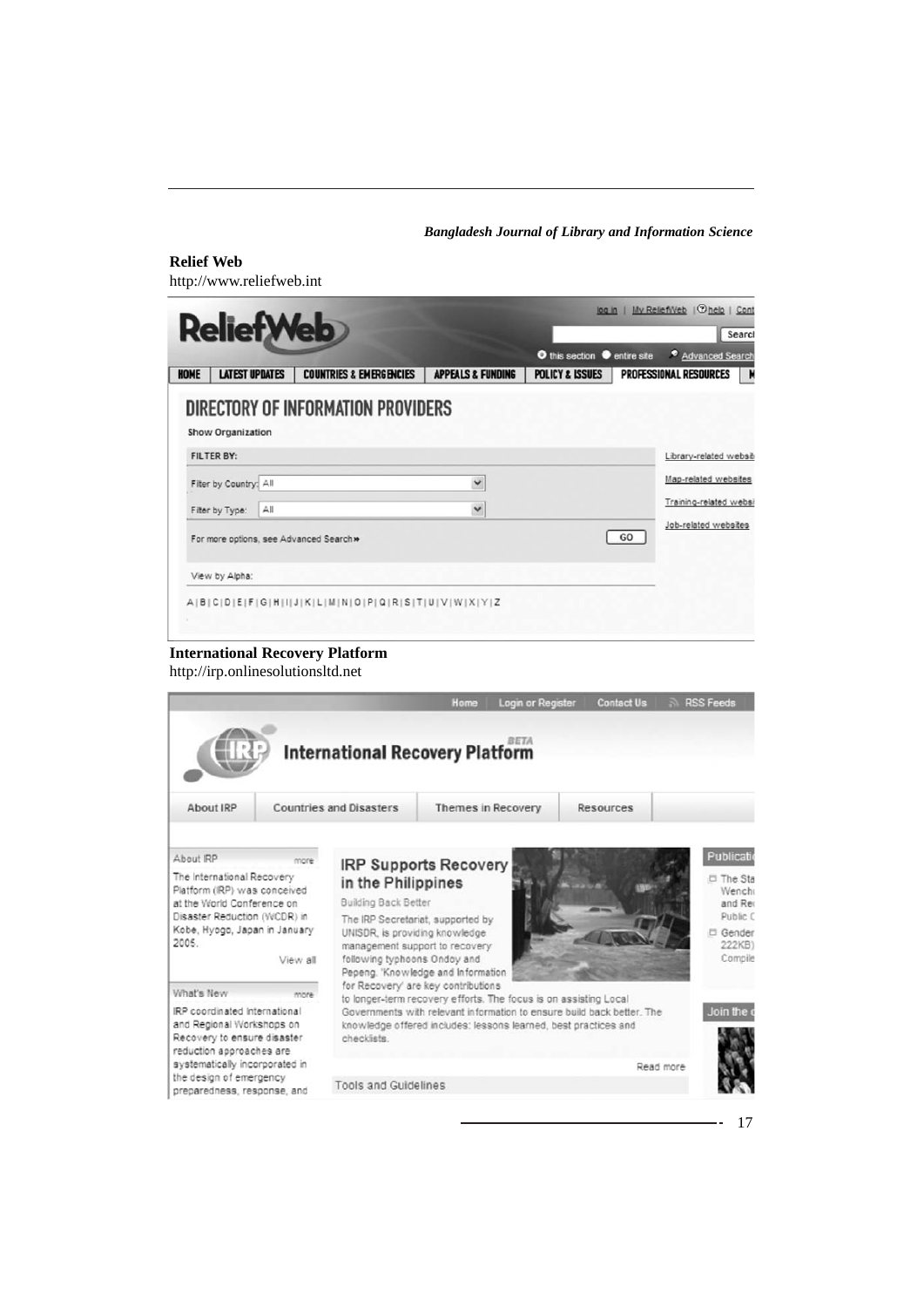# **Asian Disaster Reduction Centre**

http://www.adrc.asia

|                                                                                                          | <b>ADRC</b><br>Asian Disaster Reduction Center (ADRC) |                                                                                                                                                                                                                                                                     |                                | Glossary on<br>Natural disasters                                                                                                                             | Site Map | Japanese<br>Search           |
|----------------------------------------------------------------------------------------------------------|-------------------------------------------------------|---------------------------------------------------------------------------------------------------------------------------------------------------------------------------------------------------------------------------------------------------------------------|--------------------------------|--------------------------------------------------------------------------------------------------------------------------------------------------------------|----------|------------------------------|
|                                                                                                          |                                                       |                                                                                                                                                                                                                                                                     |                                |                                                                                                                                                              |          |                              |
| <b>ADRC Top</b>                                                                                          | <b>About ADRC</b>                                     | <b>Activities</b>                                                                                                                                                                                                                                                   | <b>Disaster</b><br>Information | DRR Information of<br><b>Member Countries</b>                                                                                                                | Events   | Publications<br>& Newsletter |
| TOP PAGE                                                                                                 |                                                       |                                                                                                                                                                                                                                                                     |                                |                                                                                                                                                              |          |                              |
| What's new<br><b>The Latest Disaster Information</b>                                                     |                                                       |                                                                                                                                                                                                                                                                     | <b>Online Resources</b>        |                                                                                                                                                              |          |                              |
| ADRC Highlight vol.200<br>[English]<br>ADRC Highlight vol.192<br>[Russian]<br>12009/12/01<br>12009/10/09 |                                                       | ■ 2009/11/29<br>On November 29, 2009. Saudi emergency<br>services said on Sunday the death toll from<br>floods that tore through the port city of<br>Jeddah this week had risen to 103, with<br>another 1,400 rescued, the state news<br>agency reported on Sunday. |                                | <b>GLIDE</b> number<br>>>About GLIDE number<br>ntine) assa Frotent<br>Disaster Management<br>Support System<br>>>About Disaster<br>Management Support System |          |                              |

# **National Sources**

National Disaster Management Authority http://ndma.gov.in/ndma/index.htm Ministry of Home Affairs http://mha.nic.in/ Disaster Management Dept, Bihar Government http://disastermgmt.bih.nic.in/ OSDMA http://www.osdma.org/ **GSDMA** http://www.gsdma.org/ India Meteorological Department http://www.imd.ernet.in/ National Disaster Management, Govt. of India http://www.ndmindia.nic.in/ National Centre for medium Range Weather Forecast http://www.ncmrwf.gov.in/ Water Resource Department http://www.orissawater.com/ Asian Ministerial Conference on Disaster Risk Reduction

http://www.amcdrrindia.com/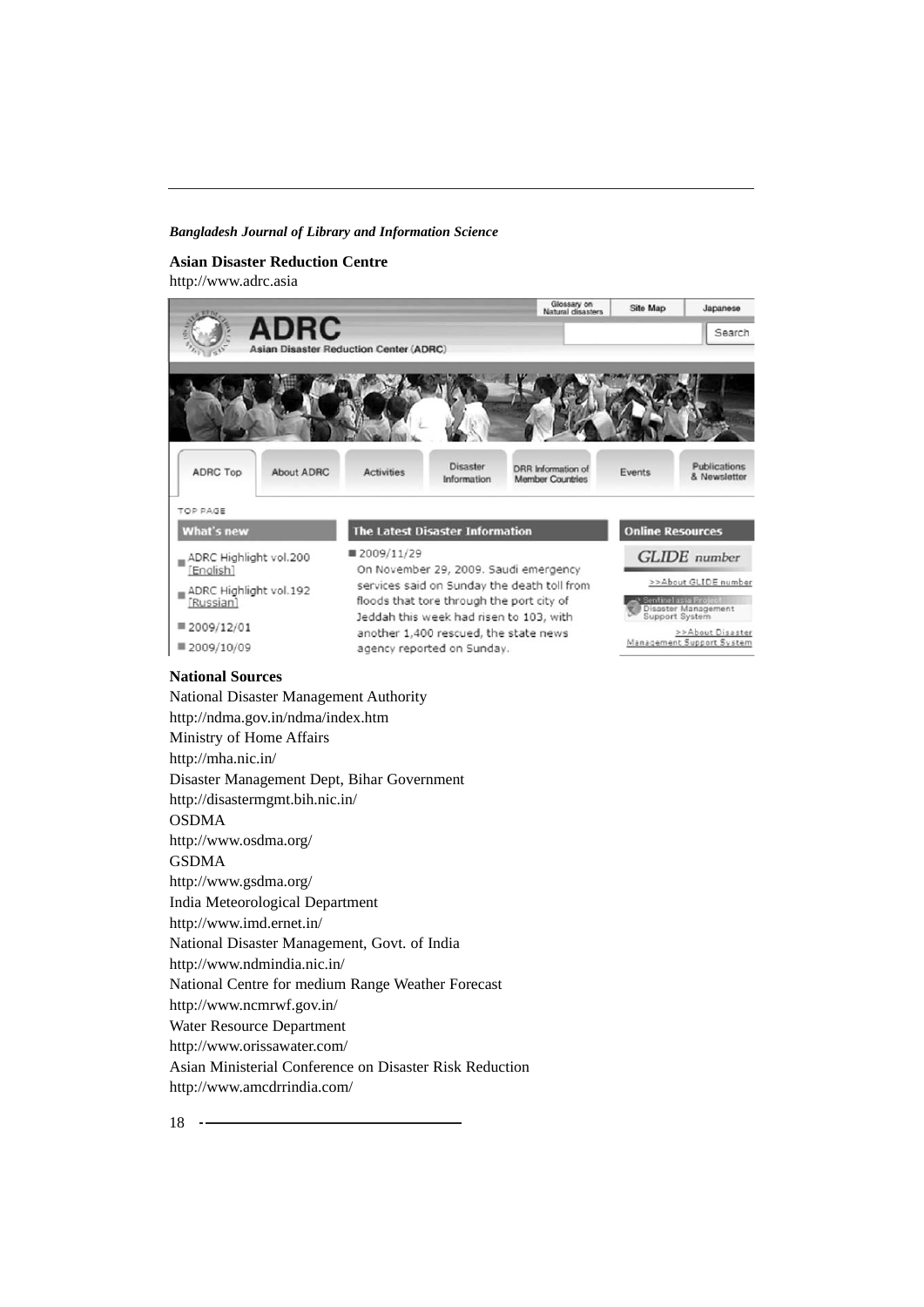**International Sources** Alerting Humanitarians to Emergencies http://www.alertnet.org/ Centre for Disease Control and Prevention http://www.cdc.gov/nceh/programs/emergenc/prevent/prev\_em.htm Disaster & GIS related Information http://www.esri.com/hazards Disaster related News Service http://www.disasternews.net/ Dundee Satellite Recieving Station http://www.sat.dundee.ac.uk/ Earthquake related News from World news Service http://www.earthquakenews.com/ Earthquake Related Information http://www.eqnet.org/ Federal Emergency Management Agency http://www.fema.gov/ Information about Emergency Planning & Response http://www.emergency-management.net/ Information about Tropical Cyclones http://www.hurricanealley.net/ International Association of Emergency Managers http://www.iaem.com/ International Federation of Red Cross http://www.ifrc.org/ National Institute of Urban Search & Rescue http://www.niusr.org/ National Memorial Institute for Prevention of Terrorism http://www.mipt.org/ Red Cross http://www.redcross.org/ The National Emergency Management Association, US http://www.nemaweb.org/ United Nations Development Programme http://www.undp.org/ USGS Database http://usg-georef.cos.com/ US Geological Survey http://www.usgs.gov/ US Navy http://www.npmoc.navy.mil/ Weather Safety Tips http://www.w3.weather.com/safeside

19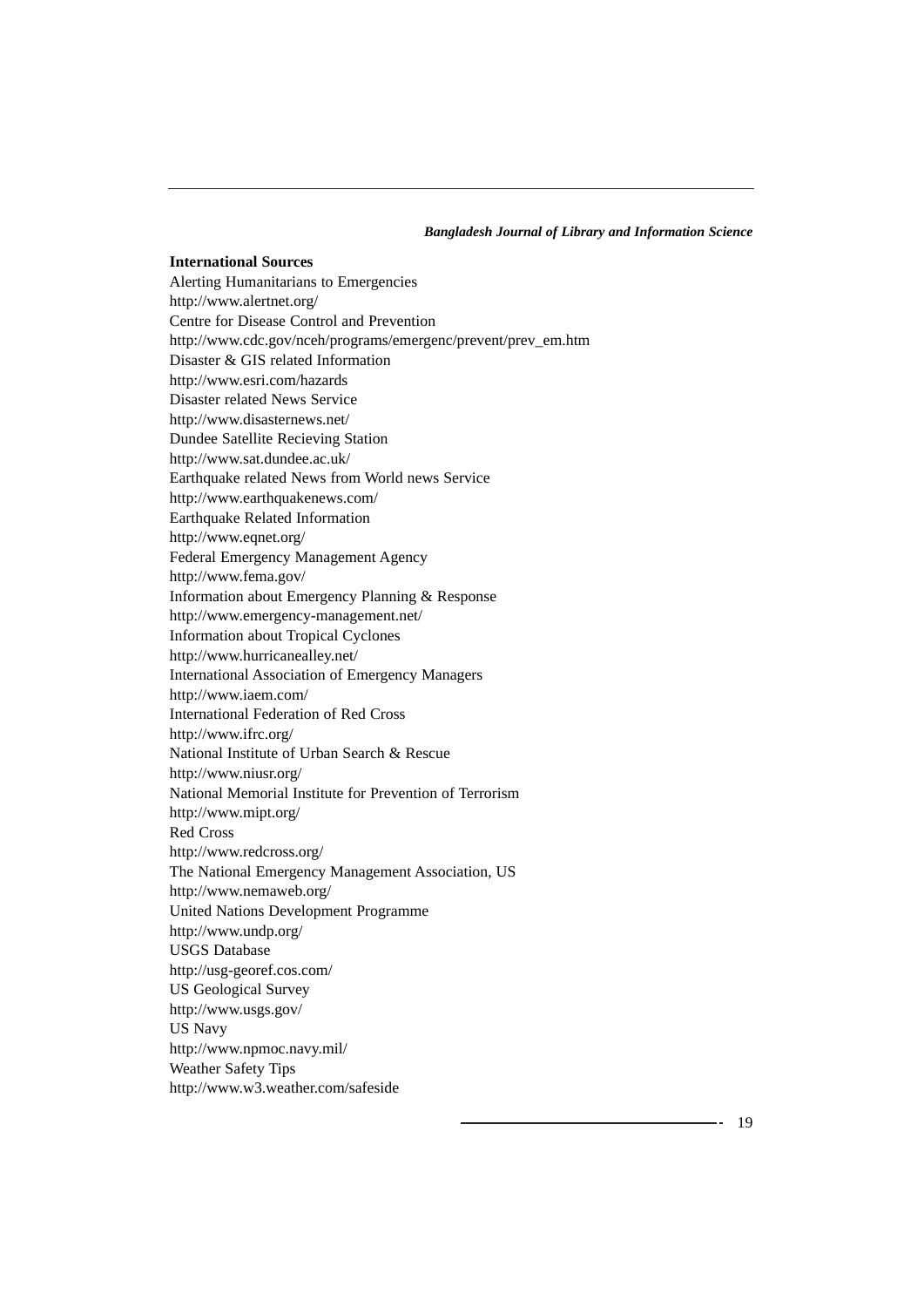# **Academic and Research Institutions**

Active Learning Network for Accountability and Performance in Humanitarian Action http://www.alnap.org/publications/publications.htm Centre for Research on the Epidemiology of Disasters http://www.cred.be/ Centre for Women's Global Leadership Rutgers, State University of New Jersey http://www.cwgl.rutgers.edu Centro Regional de Información sobre Desastres http://www.crid.or.cr/crid/ing\_index.shtml Stockholm International Peace Research Institute http://first.sipri.org/ United States Institute of Peace http://www.usip.org/library/ Universidad Carlos III de Madrid http://www.uc3m.es/ University of Minnessota http://www1.umn.edu/humanrts/ Yale University - The Diana Project http://www.yale.edu/lawweb/avalon/diana/

# **Governments and Intergovernmental Organisations**

British Library http://www.bl.uk/ National Library of Canada http://www.nlc-bnc.ca/ National Libray of Australia http://www.nla.gov.au/ Russian State Library http://www.rsl.ru/

# **Non-Governmental Organizations**

European Public Law Center http://www.eplc.gr/library/library.php InterAction http://www.interaction.org/library/index.php?mode=search Library of Congress http://www.loc.gov/ Women Waging Peace http://www.huntalternatives.org/pages/82\_women\_waging\_peace\_network.cfm

# **Other**

Georgia: Directory of Humanitarian and Development Organizations http://www.reliefweb.int/library/documents/2001/ocha\_geo\_16mar.PDF